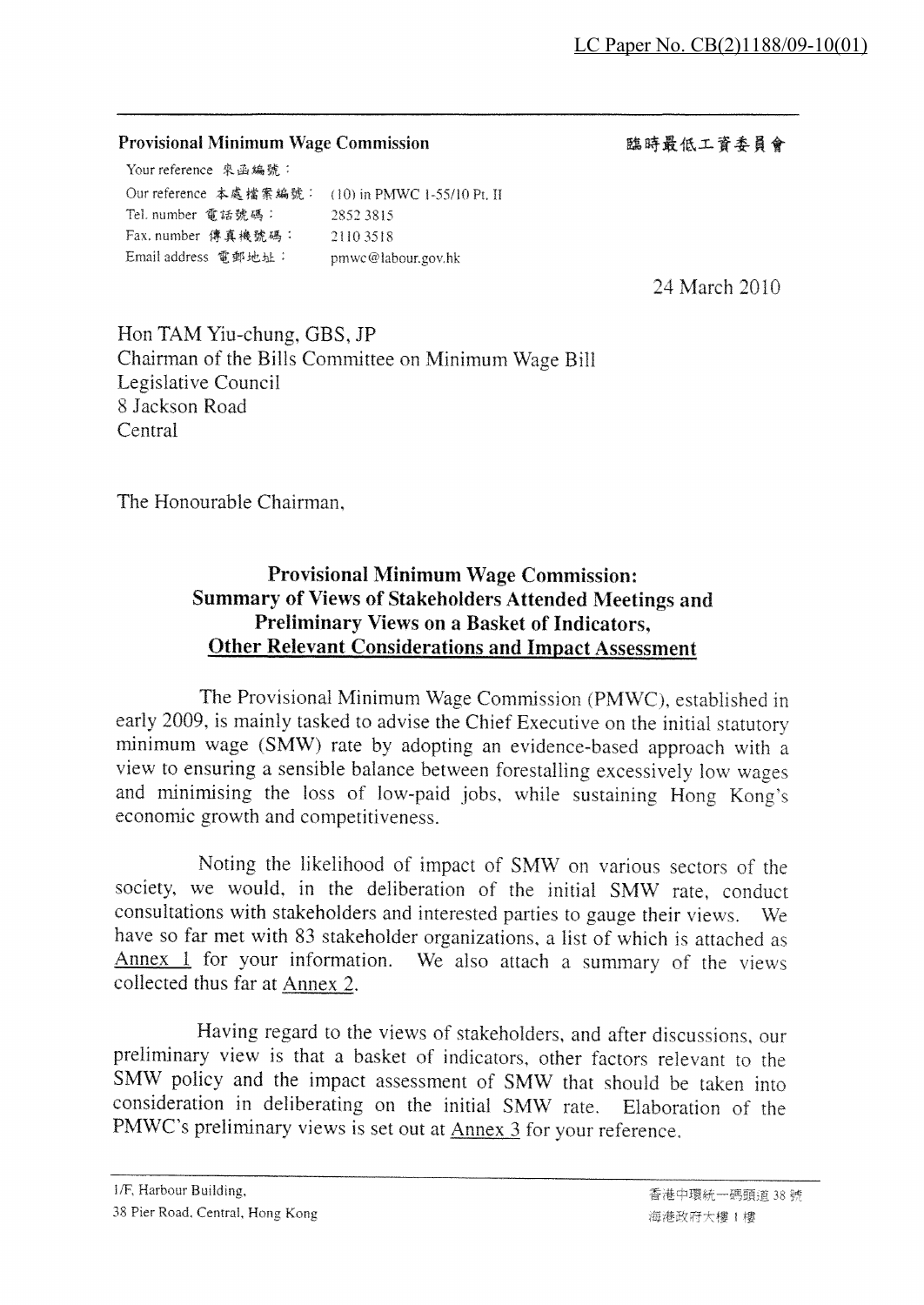The above information has also been provided to the media and uploaded onto the PMWC's webpage (www.labour.gov.hk) for public information.

Lastly, may I take this opportunity to express our gratitude for the interest of the Bills Committee on Minimum Wage Bill on the work of the PMWC.

Yours sincerely,

(Teresa CHENG) Chairperson Provisional Minimum Wage Commission

- Encl.: Annex  $1 PMWC$ : List of stakeholders attended meetings
	- Annex 2 PMWC: Summary of views of stakeholders attended meetings
	- Annex 3 PMWC: Preliminary views on a Basket of Indicators, Other Relevant Considerations and Impact Assessment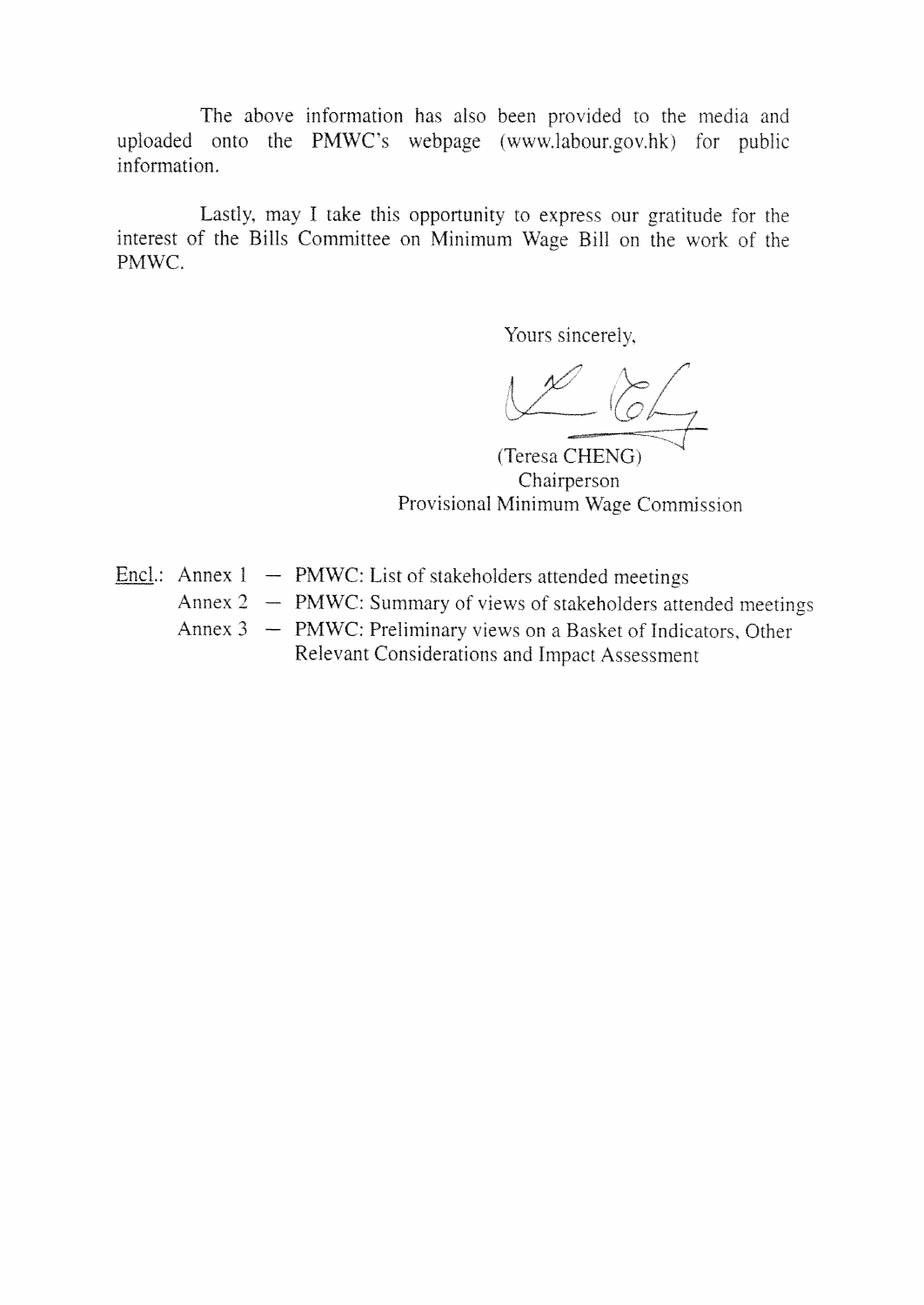| Name of Organization |                                                                                        |  |
|----------------------|----------------------------------------------------------------------------------------|--|
| 1.                   | Action for Voice 青言社                                                                   |  |
| 2.                   | Association of Professional Personnel (Hotels, Food & Beverage)<br>酒店及飲食專業人員協會         |  |
| 3.                   | Association of Restaurant Managers 現代管理(飲食)專業協會                                        |  |
| 4.                   | Bossini Enterprises Limited 堡獅龍企業有限公司                                                  |  |
| 5.                   | Building Supervisors & Caretakers Union 大廈管理員職工會                                       |  |
| 6.                   | Business and Professionals Federation of Hong Kong 香港工商專業聯會                            |  |
| 7.                   | Café de Coral Holdings Limited 大家樂集團有限公司                                               |  |
| 8.                   | California Red Limited 加州紅有限公司                                                         |  |
| 9.                   | Caritas Youth and Community Service Head Office 明愛青少年及社區服務總辦事處                         |  |
| 10.                  | Catering and Hotels Industries Employees' General Union 飲食及酒店業職工總會                     |  |
| 11.                  | Celestial Asia Securities Holdings Limited (CASH Group)<br>時富投資集團有限公司(時富集團)            |  |
| 12.                  | Chinese & Western Food Workers Union 中西飲食業職工會                                          |  |
| 13.                  | Chinese Cuisine Management Association 稻苗學會                                            |  |
| 14.                  | Chiu Chow Overseas Food Trade Merchants Association 潮僑食品業商會                            |  |
| 15.                  | Chow Sang Sang Holdings International Limited 周生生集團國際有限公司                              |  |
| 16.                  | Clothing Industry, Clerical and Retail Trade Employees General Union<br>成衣業、文職及零售業職工總會 |  |
| 17.                  | Dah Chong Hong Limited 大昌貿易行有限公司                                                       |  |
| 18.                  | Eating Establishment Employees General Union 飲食業職工總會                                   |  |
| 19.                  | Economic Synergy 經濟動力                                                                  |  |
| 20.                  | Employers' Federation of Hong Kong 香港僱主聯合會                                             |  |
| 21.                  | Environmental Services Contractors Alliance (Hong Kong)香港環境衛生業界大聯盟                     |  |
| 22.                  | Federation of Hong Kong Industries 香港工業總會                                              |  |
| 23.                  | Hang Yick Properties Management Limited 恒益物業管理有限公司                                     |  |
| 24.                  | HKSME Forum 香港中小企商會聯席會議                                                                |  |
| 25.                  | Hong Kong & Kowloon Electrical Appliances Merchants Association<br>港九電器商聯會             |  |
| 26.                  | Hong Kong & Kowloon Restaurant & Café Workers General Union<br>港九酒樓茶室總工會               |  |
| 27.                  | Hong Kong (SME) Economic and Trade Promotional Association<br>香港中小企經貿促進會               |  |
| 28.                  | Hong Kong Association of Property Management Companies 香港物業管理公司協會                      |  |
| 29.                  | Hong Kong Building Management and Security Workers General Unions<br>香港物業管理及保安職工總會     |  |
| 30.                  | Hong Kong Catholic Commission for Labour Affairs 香港天主教勞工事務委員會                          |  |
| 31.                  | Hong Kong Chamber of Small and Medium Business 香港中小型企業商會                               |  |
| 32.                  | Hong Kong Chinese Reform Association 香港華人革新協會                                          |  |
| 33.                  | Hong Kong Christian Council 香港基督教協進會                                                   |  |
| 34.                  | Hong Kong Civic Association 香港公民協會                                                     |  |
| 35.                  | Hong Kong Confederation of Trade Unions 香港職工會聯盟                                        |  |
| 36.                  | Hong Kong Construction Association 香港建造商會                                              |  |
| 37.                  | Hong Kong Department Stores & Commercial Staff General Union<br>香港百貨商業僱員總會             |  |
| 38.                  | Hong Kong Diecasting & Foundry Association 香港壓鑄及鑄造業總會                                  |  |
| 39.                  | Hong Kong Federation of Insurers 香港保險業聯會                                               |  |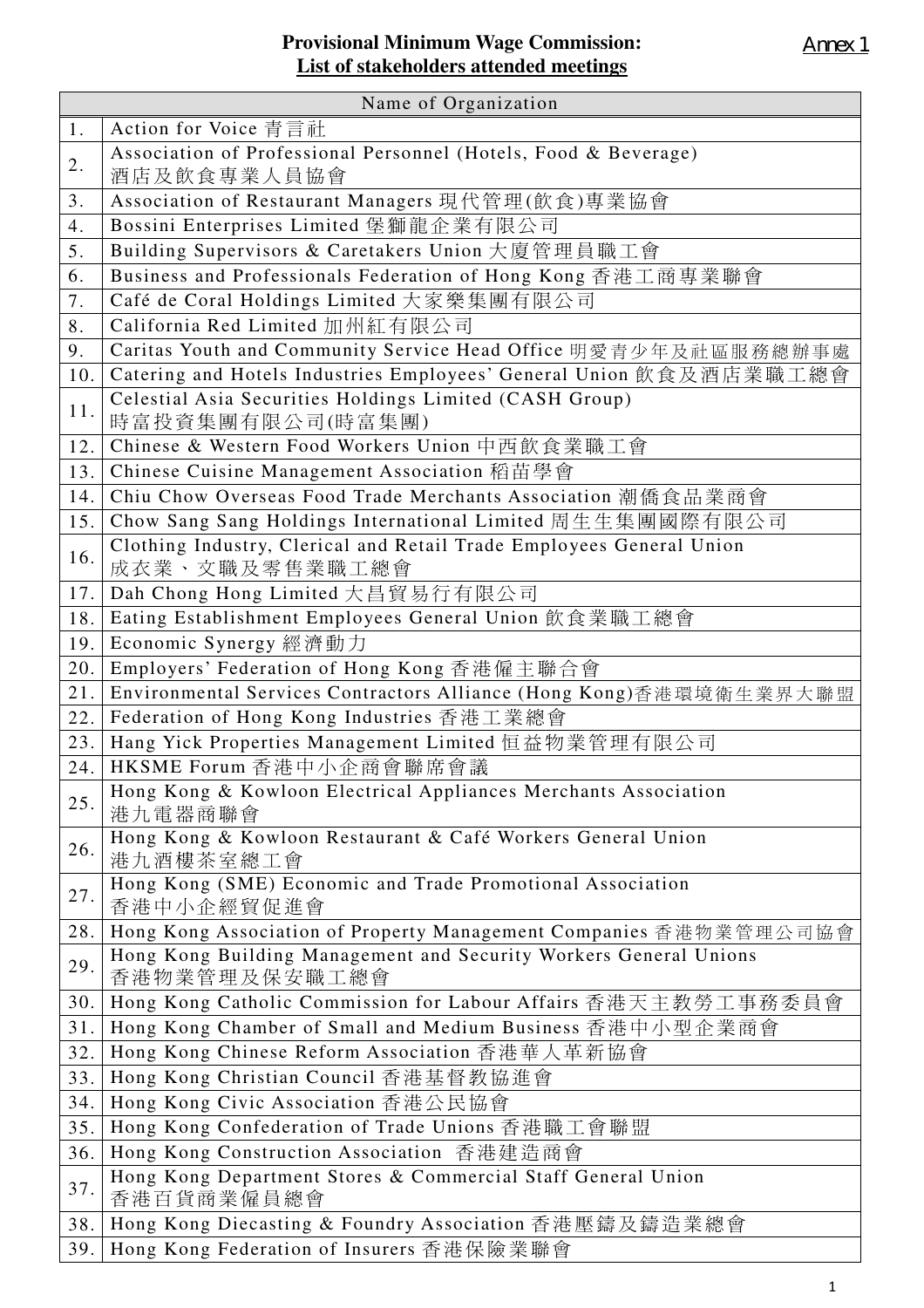| Name of Organization |                                                                                                                                      |  |
|----------------------|--------------------------------------------------------------------------------------------------------------------------------------|--|
| 40.                  | Hong Kong Federation of Women's Centres 香港婦女中心協會                                                                                     |  |
| 41.                  | Hong Kong General Chamber of Commerce 香港總商會                                                                                          |  |
| 42.                  | Hong Kong Institute of Housing 香港房屋經理學會                                                                                              |  |
| 43.                  | Hong Kong Institute of Human Resource Management 香港人力資源管理學會                                                                          |  |
| 44.                  | Hong Kong Institute of Real Estate Administrators 香港地產行政師學會                                                                          |  |
| 45.                  | Hong Kong People Management Association 香港人才管理協會                                                                                     |  |
|                      | Hong Kong Professionals and Senior Executives Association                                                                            |  |
| 46.                  | 香港專業及資深行政人員協會                                                                                                                        |  |
| 47.                  | Hong Kong Retail Management Association 香港零售管理協會                                                                                     |  |
| 48.                  | Hong Kong Securities Association 香港證券業協會                                                                                             |  |
| 49.                  | Hong Kong Security Association 香港保安業協會                                                                                               |  |
| 50.                  | Hong Kong Small & Medium Enterprises General Association 香港中小企業總會                                                                    |  |
| 51.                  | Hong Kong Small and Medium Enterprises Association 香港中小型企業聯合會                                                                        |  |
| 52.                  | Hong Kong SME Development Association 香港中小企業促進協會                                                                                     |  |
| 53.                  | Hong Kong Women Development Association Limited 香港婦聯                                                                                 |  |
| 54.                  | ISS EastPoint Property Management Limited 置邦物業管理有限公司                                                                                 |  |
| 55.                  | JLW Management Services Limited 仲量聯行物業管理有限公司                                                                                         |  |
| 56.                  | Joint Council of Estate Agents Associations 地產代理業界聯席會議                                                                               |  |
| 57.                  | Kam Hing Food Factory Limited 錦興食品集團                                                                                                 |  |
| 58.                  | Kwan Sang Catering Professional Employees Association 群生飲食技術人員協會                                                                     |  |
| 59.                  | Li & Fung (Retailing) Limited 利豐(零售)有限公司                                                                                             |  |
| 60.                  | Liberal Party 自由黨                                                                                                                    |  |
| 61.                  | Oxfam Hong Kong 樂施會                                                                                                                  |  |
| 62.                  | People's Alliance for Minimum Wage 民間爭取最低工資聯盟                                                                                        |  |
| 63.                  | Savills Property Management Limited 第一太平戴維斯物業管理有限公司                                                                                  |  |
| 64.                  | Sino Administration Services Limited 信和置業有限公司                                                                                        |  |
| 65.                  | SME Global Alliance 中小企國際聯盟                                                                                                          |  |
| 66.                  | Sun Lok Restaurant 新樂茶餐廳                                                                                                             |  |
| 67.                  | Swire Resources Limited 太古資源有限公司                                                                                                     |  |
| 68.                  | The Association for the Advancement of Feminism 新婦女協進會                                                                               |  |
| 69.                  | The British Chamber of Commerce in Hong Kong 香港英商會                                                                                   |  |
| 70.                  | The Chinese General Chamber of Commerce 香港中華總商會                                                                                      |  |
| 71.                  | The Chinese Manufacturers' Association of Hong Kong 香港中華廠商聯合會                                                                        |  |
| 72.                  | The Dairy Farm Company Limited 牛奶有限公司                                                                                                |  |
| 73.                  | The Federation of Hong Kong & Kowloon Labour Unions 港九勞工社團聯會                                                                         |  |
| 74.                  | The Hong Kong Council of Social Service 香港社會服務聯會                                                                                     |  |
| 75.                  | The Hong Kong Federation of Trade Unions 香港工會聯合會<br>The Hong Kong General Union of Security & Property Management Industry Employees |  |
| 76.                  | 香港護衛及物業管理從業員總會                                                                                                                       |  |
| 77.                  | The Institute of Accountants in Management 專業管理會計師公會                                                                                 |  |
| 78.                  | The Lion Rock Institute 獅子山學會                                                                                                        |  |
| 79.                  | The Wing On Department Stores (HK) Limited 永安百貨有限公司                                                                                  |  |
| 80.                  | Travel Industry Council of Hong Kong 香港旅遊業議會                                                                                         |  |
| 81.                  | Urban Property Management Limited 富城物業管理有限公司                                                                                         |  |
| 82.                  | Well Born Real Estate Management Limited 偉邦物業管理有限公司                                                                                  |  |
| 83.                  | (No English name) 天主教爭取家庭工資聯盟                                                                                                        |  |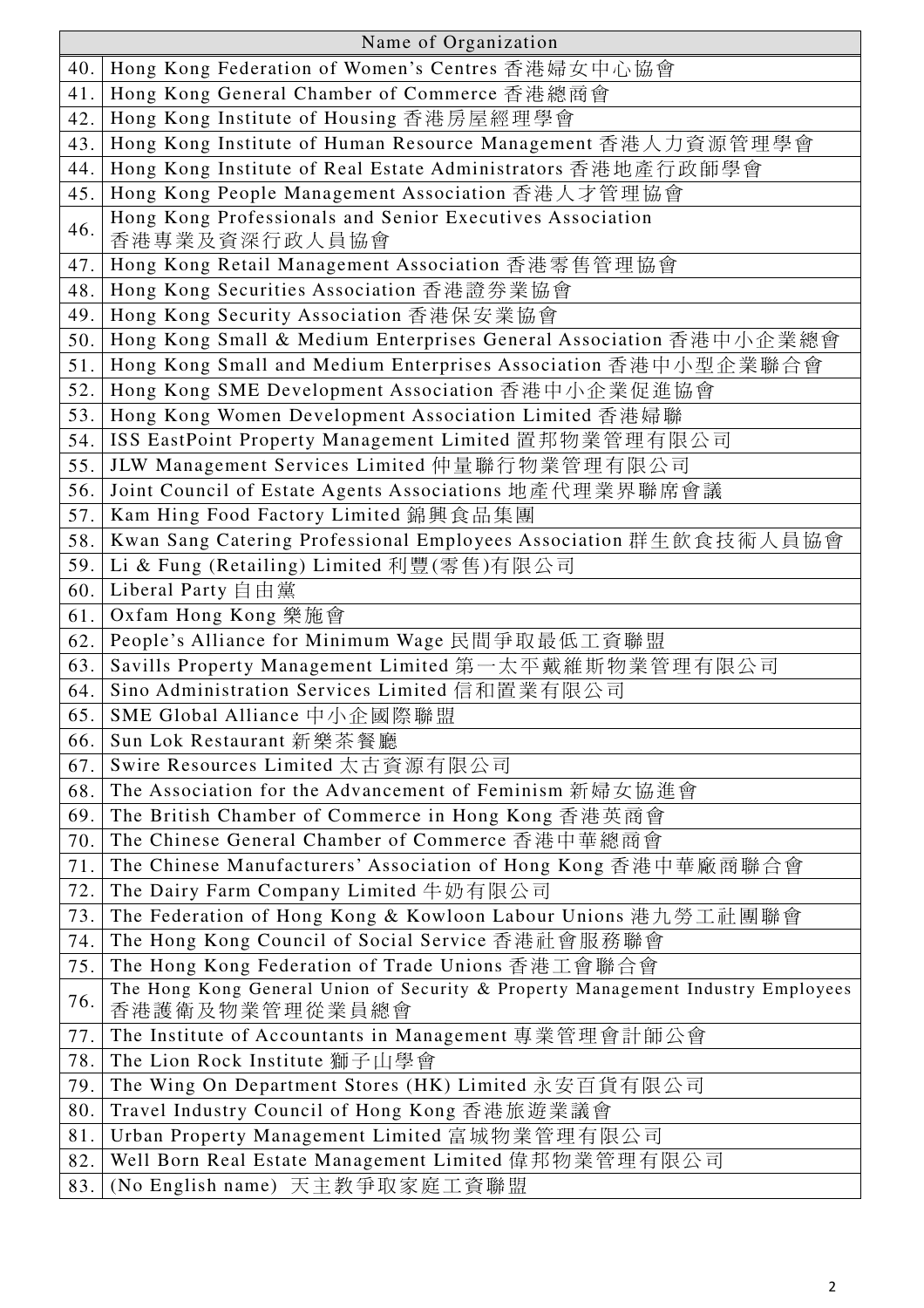# **Provisional Minimum Wage Commission: Summary of views of stakeholders attended meetings**

# **Introduction**

The Provisional Minimum Wage Commission (PMWC) is tasked mainly to advise the Chief Executive on the initial statutory minimum wage (SMW) rate through adopting an evidence-based approach, extensive consultations with interested parties as well as prudent, objective and comprehensive analyses and deliberations based on the information and data collected from statistical surveys conducted by the Census and Statistics Department.

From late December 2009 to mid-February 2010, the PMWC consulted 83 groups of stakeholders to gauge their views and concerns on the methodology for setting the initial SMW rate. The stakeholders included major trade unions, major employers' associations, associations of small and medium enterprises (SMEs), associations on the industries likely to be more affected by SMW, trade/professional associations, think tanks/policy research institutes as well as labour policy-concerned groups.

Through direct and frank dialogues with stakeholders, the PMWC collected different views on the methodology for setting the initial SMW rate and the possible impact of SMW to the Hong Kong society and economy in general. A summary of views and concerns commonly shared by stakeholders is set out below. It cannot be over-emphasised that the views summarised are neither exhaustive nor conclusive. They are set out to enhance transparency on the progress of work of the PMWC and to facilitate community discourse on the optimal initial SMW rate. In this connection, the PMWC looks forward to receiving further views from stakeholders and interested parties with reference to the relevant statistical data.

# **Summary of views**

# **(1) Methodology on setting the SMW rate**

- Labour unions and labour policy-concerned groups generally considered that SMW should not be lower than the level of payment under the Comprehensive Social Security Assistance (CSSA) Scheme in order to enhance work incentives and to ensure that workers could be rewarded for their work with dignity. They opined that SMW should be sufficient to cover family expenses and the level of which should not be lower than \$33 per hour.
- Employers' associations and business representatives were commonly of the view that SMW, as a wage floor, should only guarantee workers a minimum remuneration for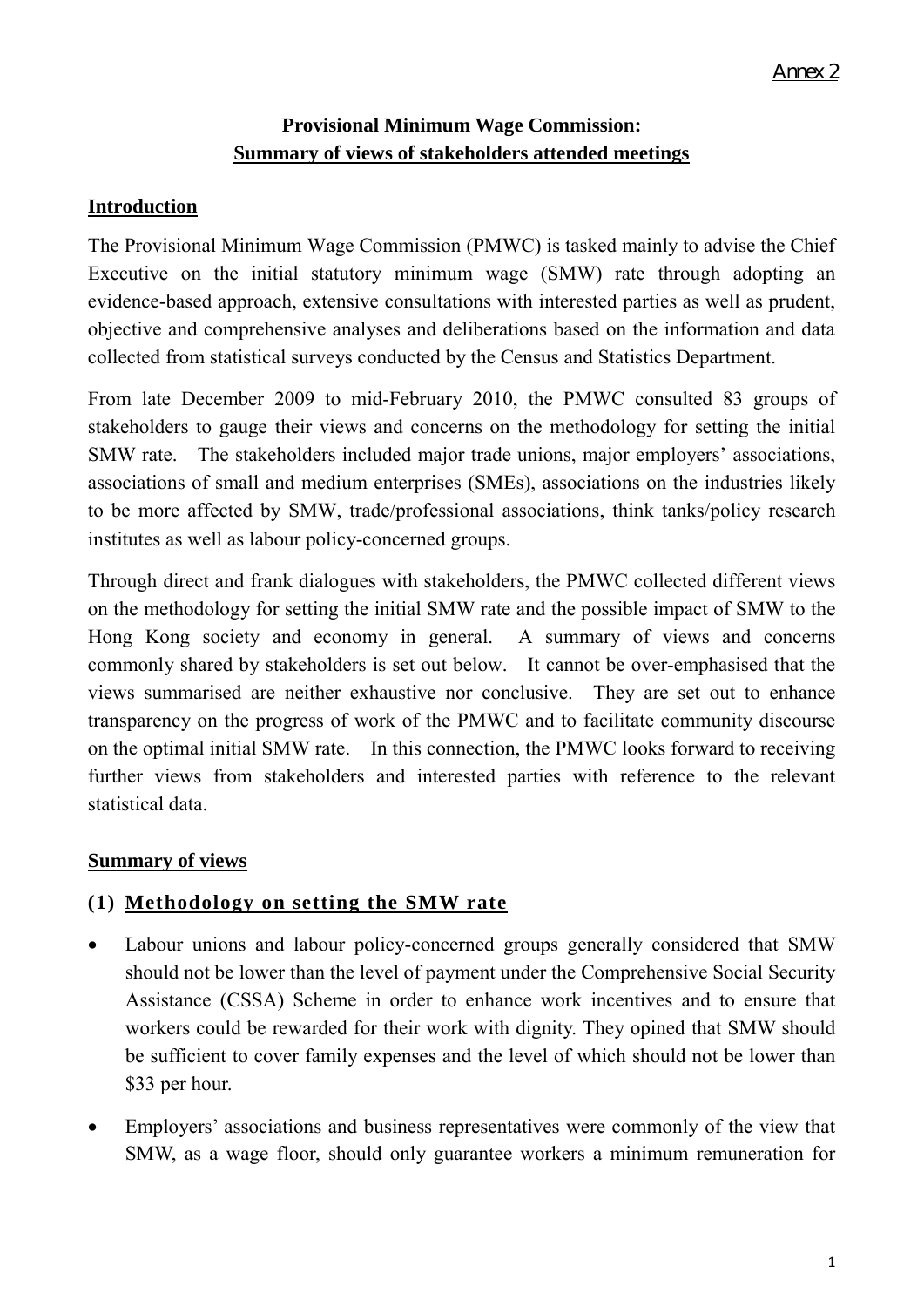their work but not a living wage to cover family expenses. A prudent and cautious approach to set the initial SMW at a level between  $40\%$  and  $45\%$  of the median wage<sup>[1](#page-5-0)</sup> was recommended.

• Meanwhile, stakeholder groups, in general, remarked that other factors (including economic and employment data, labour productivity, affordability of enterprises, composition of operating costs, etc.) should also be taken into consideration when setting the SMW rate. At the same time, extensive consultation should be conducted to gauge views of stakeholders with a view to striking a sensible balance between the needs and concerns of different sectors in the society.

## **(2) Impacts of SMW**

#### *Overall economic situation*

- Labour unions and labour policy-concerned groups commonly believed that SMW could enhance workers' incentive to work, and thus increase the overall productivity of Hong Kong as a result. SMW could also raise purchasing power of workers and in turn boost domestic consumption and benefit the local economy. Some labour unions opined that there was no hard and fast rule on whether the additional costs would be wholly or partly passed to the prices of products and services at the expense of customers, as it all would depend on the price elasticity and the nature of businesses. In fact, they considered that SMW would not lead to significant increases in labour costs as SMW would affect low-paid workers only. It was anticipated that businesses could offset the additional costs by a mild increase in the prices of products and services and the negative impact on the overall economy would be limited.
- Meanwhile, some stakeholder groups (including employers' associations, think tanks/ policy research institutes, SME associations and business representatives) expressed concerns that businesses might choose to lay off workers to offset the additional wage bill. Some retrenched workers might eventually move from self-reliance to welfare, resorting to CSSA for a living and affecting the overall productivity of Hong Kong. Furthermore, should the SMW go beyond the level which the business could afford, enterprises might choose either to relocate the production lines, wholly or partly, from Hong Kong or to cease business altogether, and this would affect the economic development of Hong Kong.

<span id="page-5-0"></span> <sup>1</sup> Employers' associations and business representatives had respectively quoted the median monthly employment earnings of employed persons as reported by the Census and Statistics Department in Q2/2008 to Q3/2009, the relevant figure was \$10,500 (including foreign domestic helpers) or \$11,000 (excluding foreign domestic helpers).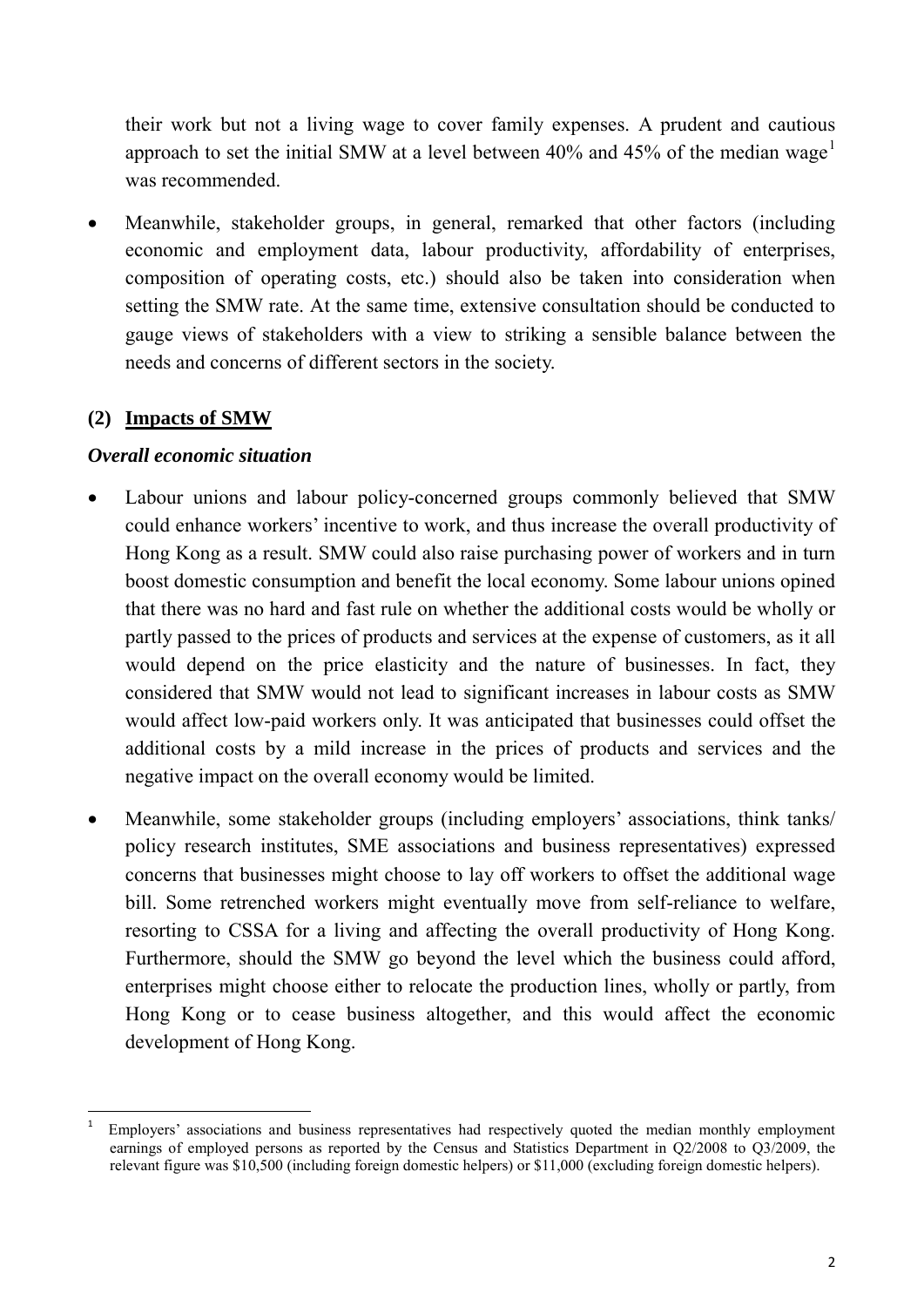#### *Labour market situation*

- Labour unions and labour policy-concerned groups considered that SMW would protect low-paid workers from exploitation by maintaining their level of income to cover the living expenses regardless of economic fluctuations. As a result, it would help enhance a harmonious relationship in the workplace.
- Individual labour unions pointed out that as reflected in overseas experience, SMW might inevitably lead to job losses, but in limited degree only. Also, there were no obvious negative impacts on the job market and the business environment. As a matter of fact, employers would deploy various adaptive measures (including downsizing and reduction of staff benefits and working hours) to reduce labour costs in times of economic downturns. There was thus no necessary correlation between SMW and job losses. Whether SMW would cause job losses depended much on the importance of the jobs. Demands for workers in the labour-intensive service industries (including catering, security and sanitary services) should not drop significantly after the introduction of SMW. Some labour policy concerned groups also indicated that the impact of SMW should be supported by evidence and thus should not be exaggerated at the moment. Objective analysis should be conducted after the implementation of SMW.
- On the other hand, some stakeholder groups (including employers' associations, think tanks/policy research institutes, SME associations and business representatives) were much concerned that businesses would deploy various adaptive measures to offset the additional labour costs (including reduction of manpower and working hours, deployment of workers to take up additional tasks, contracting out or relocating wholly or partly the production lines from Hong Kong, substitution of low-skilled and less productive workers by machines, reduction of number of branches or even a cessation of business, etc.), which would inevitably lead to job losses. The employment opportunities of vulnerable groups (including low-skilled, less-educated, elderly, inexperienced and disabled workers) would be at stake. A few SME associations and business representatives also pointed out that if businesses choose to cut the part-time employments to offset the additional labour costs, it will lead to the possible reduction of employment opportunities for female employees who prefer part-time employment that can provide higher flexibility while enabling them to supplement their family income and make contribution to the society without sacrificing their need to take care of their families.
- Employers' associations and business representatives, in general, anticipated that SMW would reduce the wage differential among staff of different ranks, such that businesses would have to revamp the salary structure to maintain a reasonable wage ladder. It was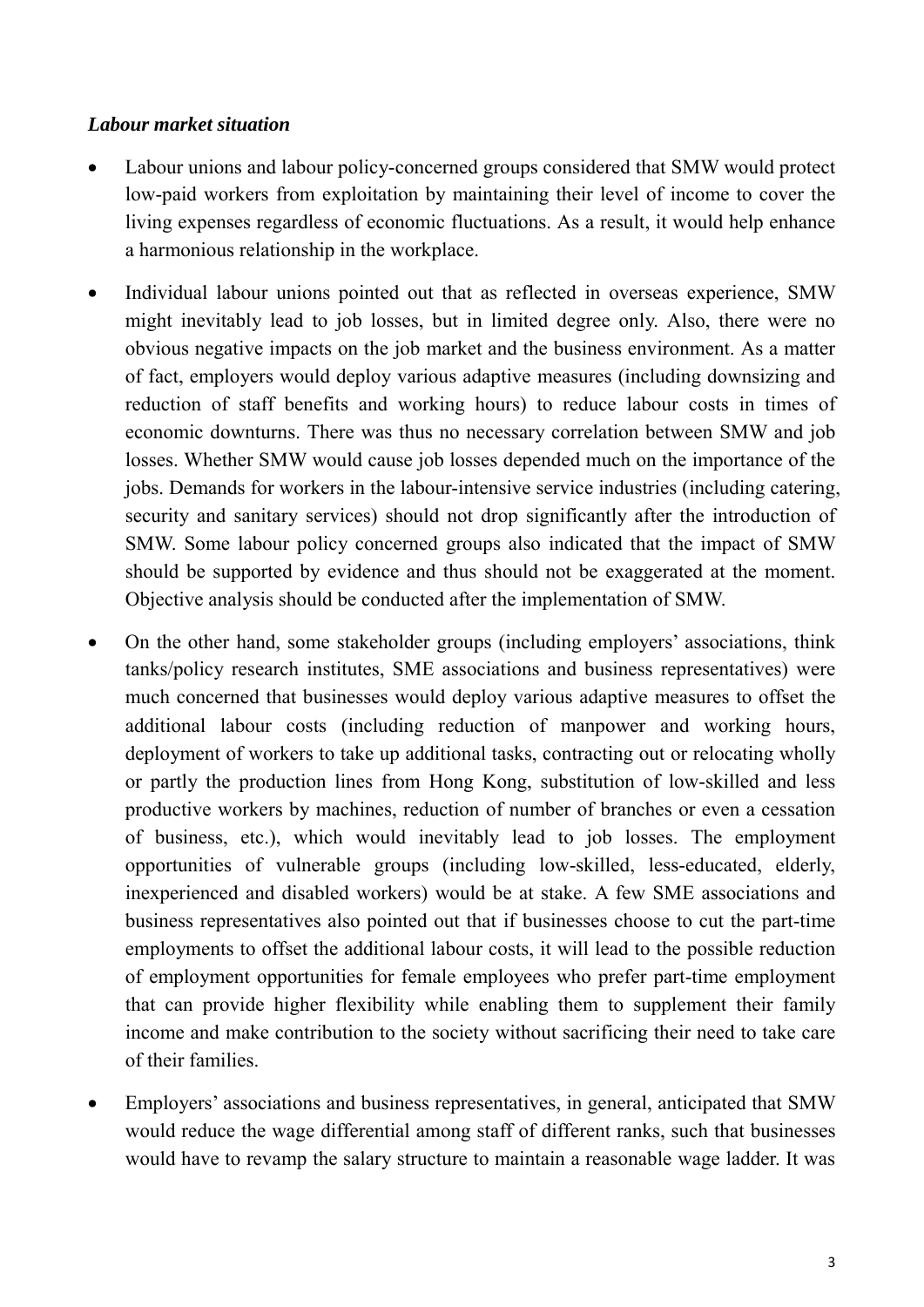believed that SMW would have a much greater impact on labour-intensive industries with a relatively small wage differential among staff of different ranks. Business representatives pointed out that some businesses might choose to vary workers' employment conditions and arrangements (e.g. engaging staff on a temporary or self-employed basis so as to reduce payment of staff benefits), reduce the provision of training to staff, withdraw gratuitous and in-kind benefits (e.g. medical benefits and free meals) and so forth to offset the increased labour costs. Going against the principle of "more pay for more work", it would hamper workers' incentive to work and study, and eventually might change the ecosystem of the labour market.

## *Competitiveness*

- Some labour unions said that SMW would lead to an increase in labour costs and thus affect the profits of businesses. However, it would not necessarily affect the competitiveness of Hong Kong directly. To assess Hong Kong's competitiveness, we should consider the overall local circumstances, including the legal system, infrastructure, government's efficiency, quality of life, business environment, training of talents, and so forth.
- Business representatives, however, generally considered that the rise in operating costs would affect profitability, sustainability and development of businesses and in turn the competitiveness of Hong Kong. Some stakeholder groups (including employers' associations, think tanks/policy research institutes, SME associations and business representatives) were also concerned that should the SMW go beyond the level which the business could afford, enterprises might eventually choose either to relocate the production lines, wholly or partly, from Hong Kong or to cease business altogether and this would affect the overall competitiveness of Hong Kong.

# *Standard of living*

- Some labour unions opined that after the implementation of SMW, workers should be able to work flexible or less hours while getting the same or even higher income than before. SMW could raise the purchasing power of workers and in turn help boost their standard of living. In the long run, workers should be more capable of keeping retirement reserves and thus reducing the need for welfare.
- To the contrary, some employers' associations and business representatives remarked that should businesses closely related to people's livelihood (e.g. Hong Kong style tea cafes/fast food cafes chains) choose to pass the additional costs to consumers, it would induce a vicious cycle for an upward wage/price spiral. Though benefitting from wage increase, workers' purchasing power would also be eroded by inflation.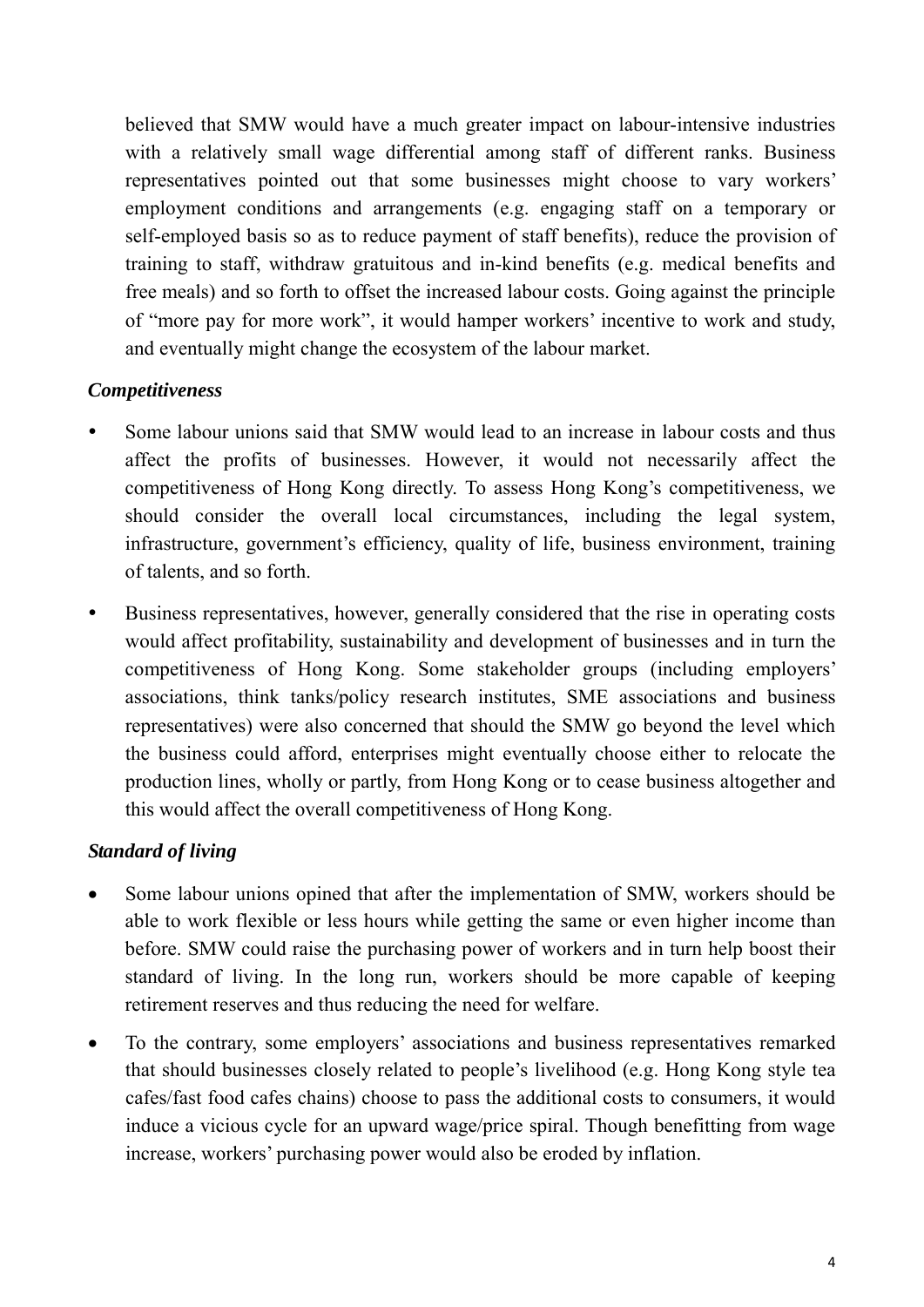#### *Concerns of different industries and employers of SMEs*

- Some business representatives indicated that the commission- or bonus-based remuneration package was widely adopted by various industries (including retail, insurance, real estates, tourism and securities) so as to provide incentives to workers. Should the SMW be set too high at a level, the purpose of motivating staff to enhance performance through gratuitous payment system would be defeated and the quality of service might be compromised as a result.
- Business representatives from the industries of retail, food production, elderly homes and sanitary services said that it was difficult for them to recruit staff as youngsters were reluctant to join the industries due to the long working hours or unpleasant work nature. Given that SMW might also lead to a general rise in the wage level of other trades, they anticipated that the number of youngsters joining the industries concerned would further be on the wane.
- Some labour unions and individual business representatives anticipated that the introduction of full automation with a view to reducing labour cost through the substitution of manpower by machines in the workplace was unlikely. Taking the industries of property management and security as examples, notwithstanding the installation of security surveillance systems (e.g. CCTV system), manned guarding was still widely considered as necessary. Similarly, for the catering industry, frontline staff (e.g. cashiers and waiters/waitresses) could not be replaced by machines also. However, some business representatives were of the view that should the SMW go beyond the level which the business could afford, enterprises might have to deploy various adaptive measures to offset the additional labour costs, such as laying off supervisors at middle level or clerical staff, retaining one security guard on one shift to provide minimal guarding services or replace more guards by CCTV systems.
- Some SME associations remarked that SMEs were currently paying a competitive wage level in the labour market and the number of employees was relatively small. Therefore, impacts of SMW on SMEs should be small when compared with large enterprises. However, with limited financial capacity and the clientele mainly from the grassroots, business turnovers of SMEs tended to be low and hence the prices of their goods and services could not be set at too high a level. Should SMW lead to dramatic increase of labour costs, it would threaten the survival of SMEs as the market would be monopolized by large enterprises eventually, leading to unfair competition.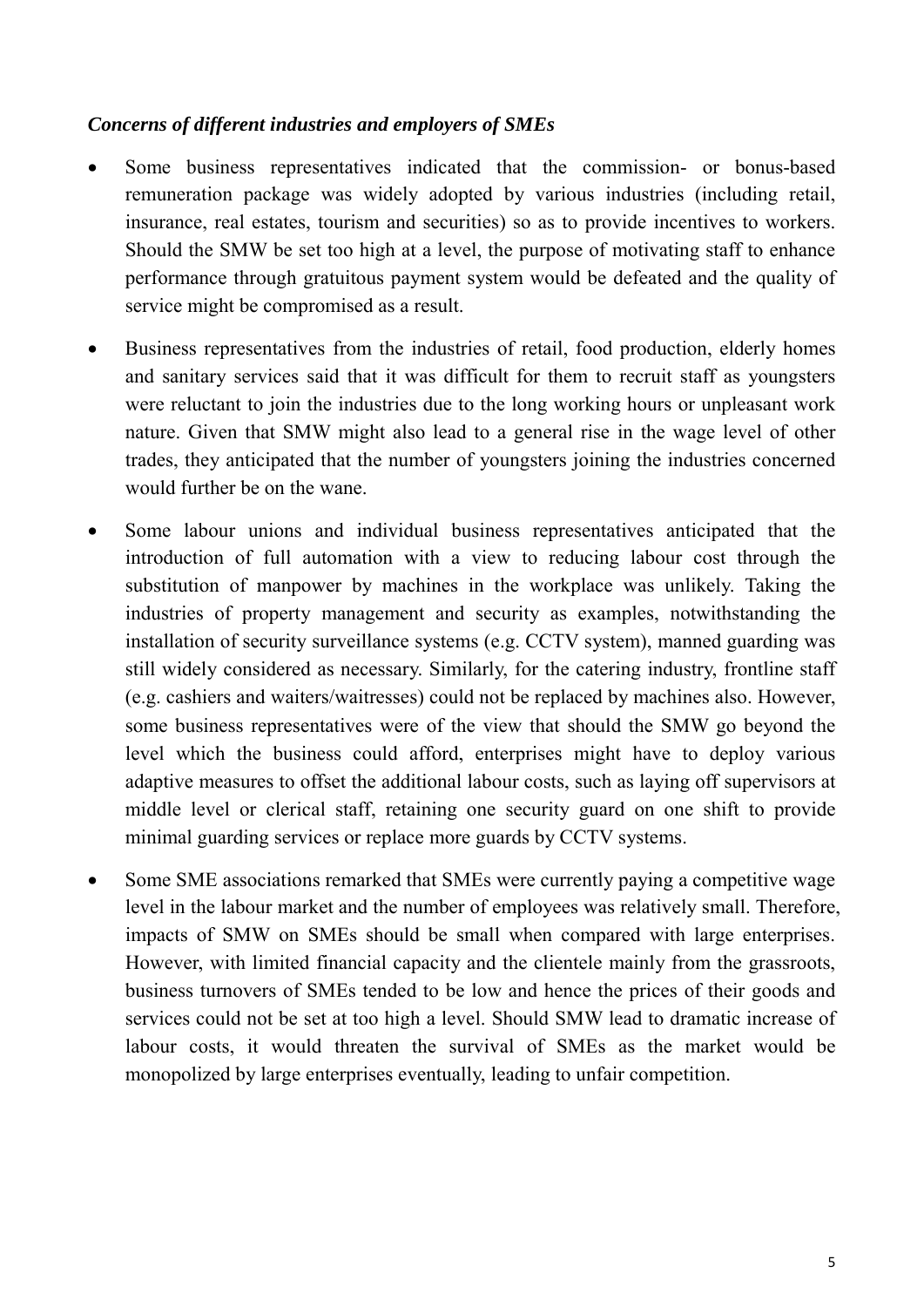# **Provisional Minimum Wage Commission: Preliminary Views on a Basket of Indicators, Other Relevant Considerations and Impact Assessment**

## Introduction

The terms of reference of the Provisional Minimum Wage Commission (PMWC) is mainly to advise the Chief Executive on the initial statutory minimum wage (SMW) rate on the basis of an evidence-based approach with a view to ensuring a sensible balance between forestalling excessively low wages and minimising the loss of low-paid jobs, while sustaining Hong Kong's economic growth and competitiveness.

The PMWC has received written submissions and oral presentation of views from various stakeholders and interested parties.

The preliminary view of the PMWC is that in discharging its duties under the terms of reference and in conformity with the spirit and intent of the SMW policy, the Commission should –

- (1) make references to:
	- a) a number (basket) of indicators that reflect the areas of concerns raised; and
	- b) other considerations or factors that are relevant to the SMW policy.
- (2) assess the potential impact of different rates of SMW based on data available so as to enable the PMWC to conduct its analysis and deliberation in an informed and evidence-based manner.

Elaboration of the above preliminary views of the Commission is set out below. It cannot be over-emphasised that the views are neither conclusive nor exhaustive. They are set out to enhance transparency on the progress of work of the PMWC and to facilitate community discourse on the optimal initial SMW rate. In this connection, the PMWC looks forward to receiving further comments or submissions from interested organisations and individuals.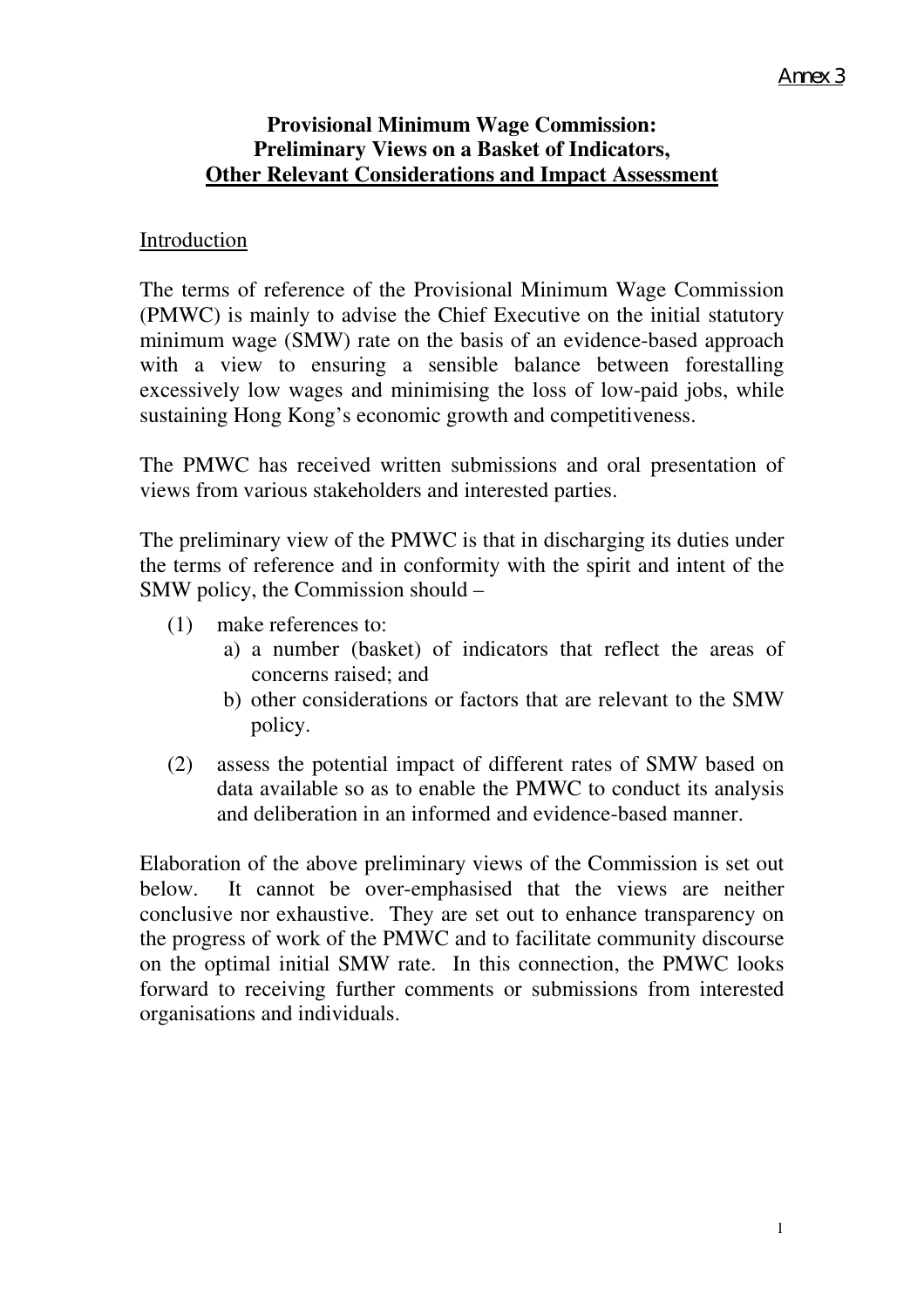## Basket of Indicators

PMWC's preliminary view is that the following indicators may be taken into account:

- (1)General Economic Conditions
	- Including the nominal and real Gross Domestic Product (GDP) growth rates, as well as short-term (2010) and medium-term (2011 to 2014) GDP and inflation forecasts.

(2)Labour Market Conditions

- Labour demand and supply including employment and vacancies, labour force, labour force participation rate, unemployment and underemployment.
- $\Box$  Wage level and distribution covering major sectors, particularly the low paying sectors, and making analyses on socio-economic characteristics of the employees.
- Wage differentials ratios between the lower and higher levels of the hourly wage distribution.
- Employment characteristics including employment status (employees and self-employed), employment nature (fulltime and part-time employment) and contractual status (permanent, fixed-term contract and casual basis).

(3)Competitiveness

 $\overline{a}$ 

- **Productivity growth** real labour productivity growth in Hong Kong relative to selected economies, and labour productivity growth in Hong Kong's major sectors.
- Labour costs nominal unit labour costs of Hong Kong and selected economies.
- Operating characteristics of enterprises including the numbers of enterprises and employees in various sectors, the ratios of remuneration of employees to total operating costs and business receipts respectively, and earnings before tax and depreciation ratios (abbreviated as profit ratios)<sup>(1)</sup>, etc.

<sup>(1)</sup> Earnings before tax and depreciation ratios here refer to ratio of profit before deducting tax, depreciation, gain/loss on disposal of property, machinery and equipment, bad debts/write-off, amortization and provisions, to business receipts. This profit is similar to Earnings Before Interest, Tax, Depreciation and Amortisation (EBITDA) in business accounting.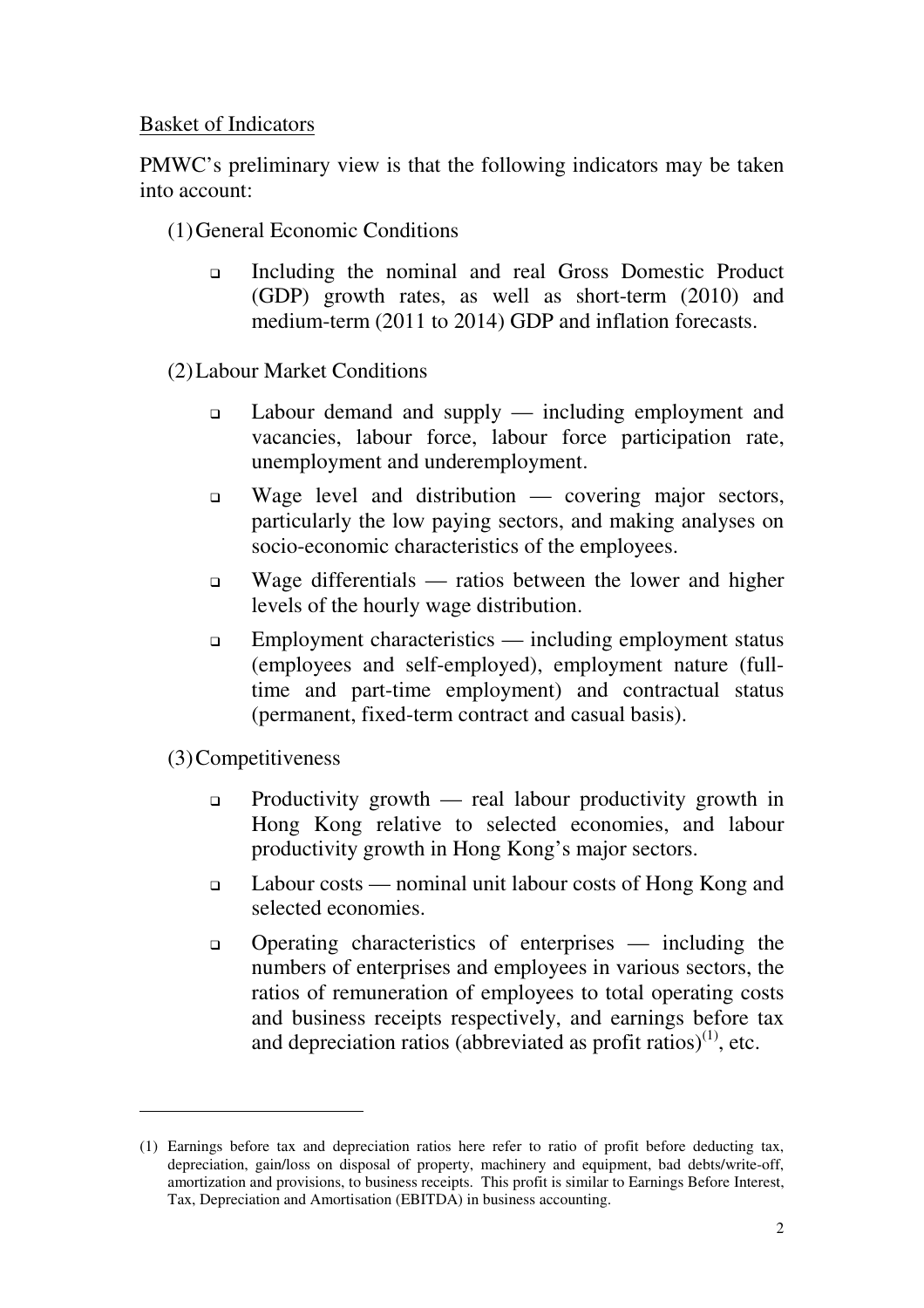- Entrepreneurship, business sentiment and solvency including the numbers of creation and deletion of business registration as well as the numbers of bankruptcies and compulsory winding-up of individuals or partners.
- Relative economic freedom and competitiveness of Hong Kong — Hong Kong's rankings under the indices of economic freedom and competitiveness compiled by various international organizations, as well as sub-indices on the regulation and flexibility of labour market.

(4)Standard of Living

- Employment earnings the nominal and real rates of change in average monthly employment earnings from main employment for full-time workers.
- Consumer price inflation rate of change in Consumer Price Index (A).

# Other Relevant Considerations

The other relevant considerations listed below are neither exhaustive nor final. The value- and interest-laden nature of SMW and as a corollary, the inevitable divergence of views would naturally make any discussion on the SMW rate very animated and interactive. Therefore, the considerations that need to be factored into account may need to be refined in tandem.

The considerations set out below, nonetheless, broadly reflect the views so far expressed by the stakeholders and interested parties that have written to or met with the PMWC.

- (1)Social harmony
- (2)Encouraging employment
- (3)Enhancing quality of life
- (4)Raising purchasing power
- (5)Other possible chain effects
	- Downsizing and organisational changes streamlining the operation structure, dismissing employees with lower productivity, reducing working hours, introducing automation to substitute for labour, reducing the number of hierarchical levels in the firm, etc.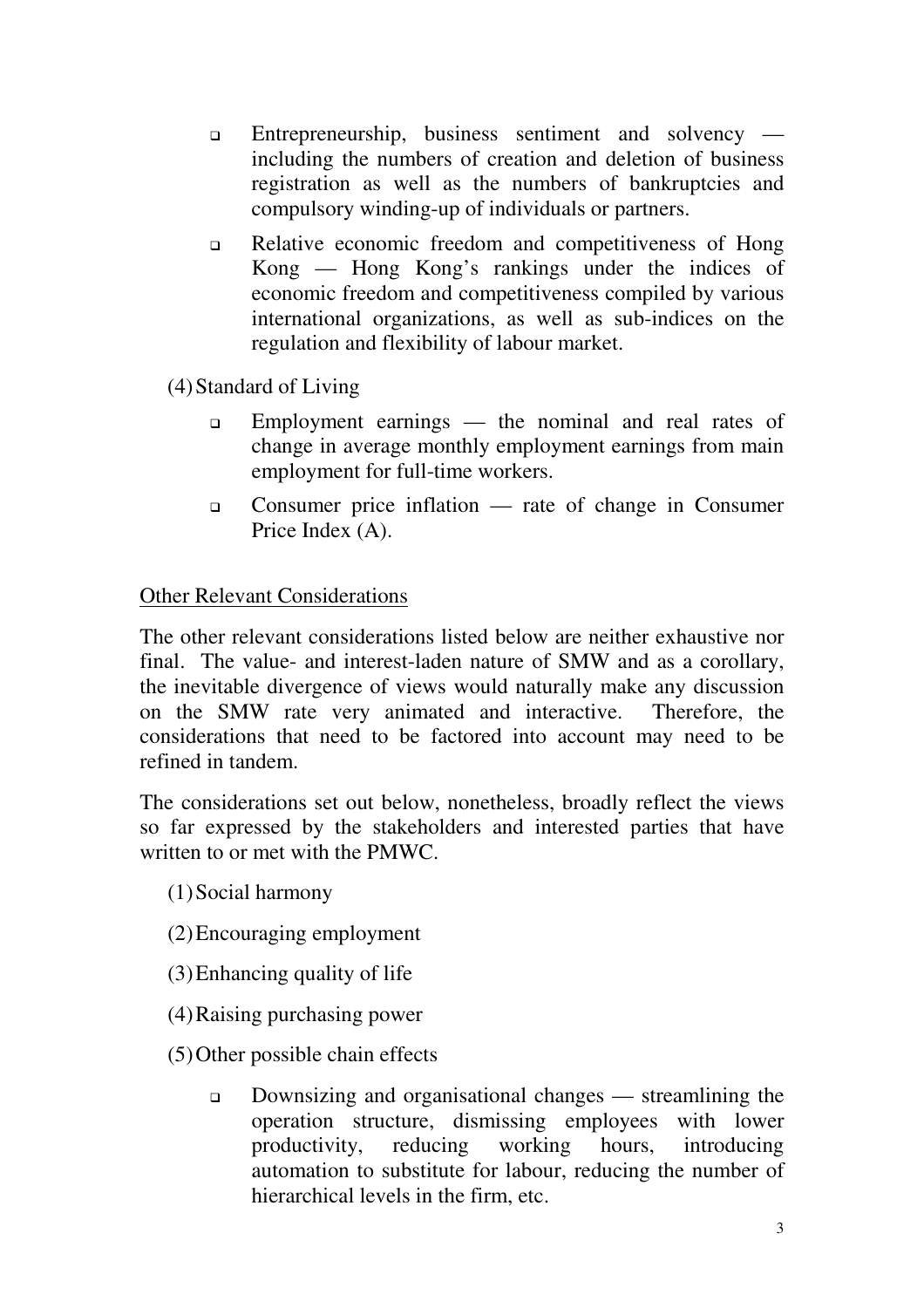- Changes in employment terms and relocation hiring fewer full-time and permanent workers but more part-time and casual staff, relocating operations to areas with lower costs, etc.
- Changes in pay strategy reducing the amount and number of non-wage benefits (year-end payment, discretionary bonuses, free meals, free accommodation and medical benefits, etc.) in order to raise basic wages to the SMW level, raising wages at the middle to upper segments in order to preserve reasonable wage differentials in the hierarchy, etc.
- Changes in training strategy reducing training for staff in order to reduce costs.
- Changes in the provision and demand of goods and services — passing part or all of the wage increases to consumers through higher prices or downward adjustment in output or quality, switching to goods or services of lower prices or quality by consumers, etc.
- Wage-price spiral depending on the level of SMW, the cycle of inflation inducing the rise of labour costs, which in turn further pushes up inflation, may occur.

# Impact Assessment

From the above basket of indicators, we will simulate the possible impact of different SMW levels on the labour market, firms' profits, and prices of goods and services.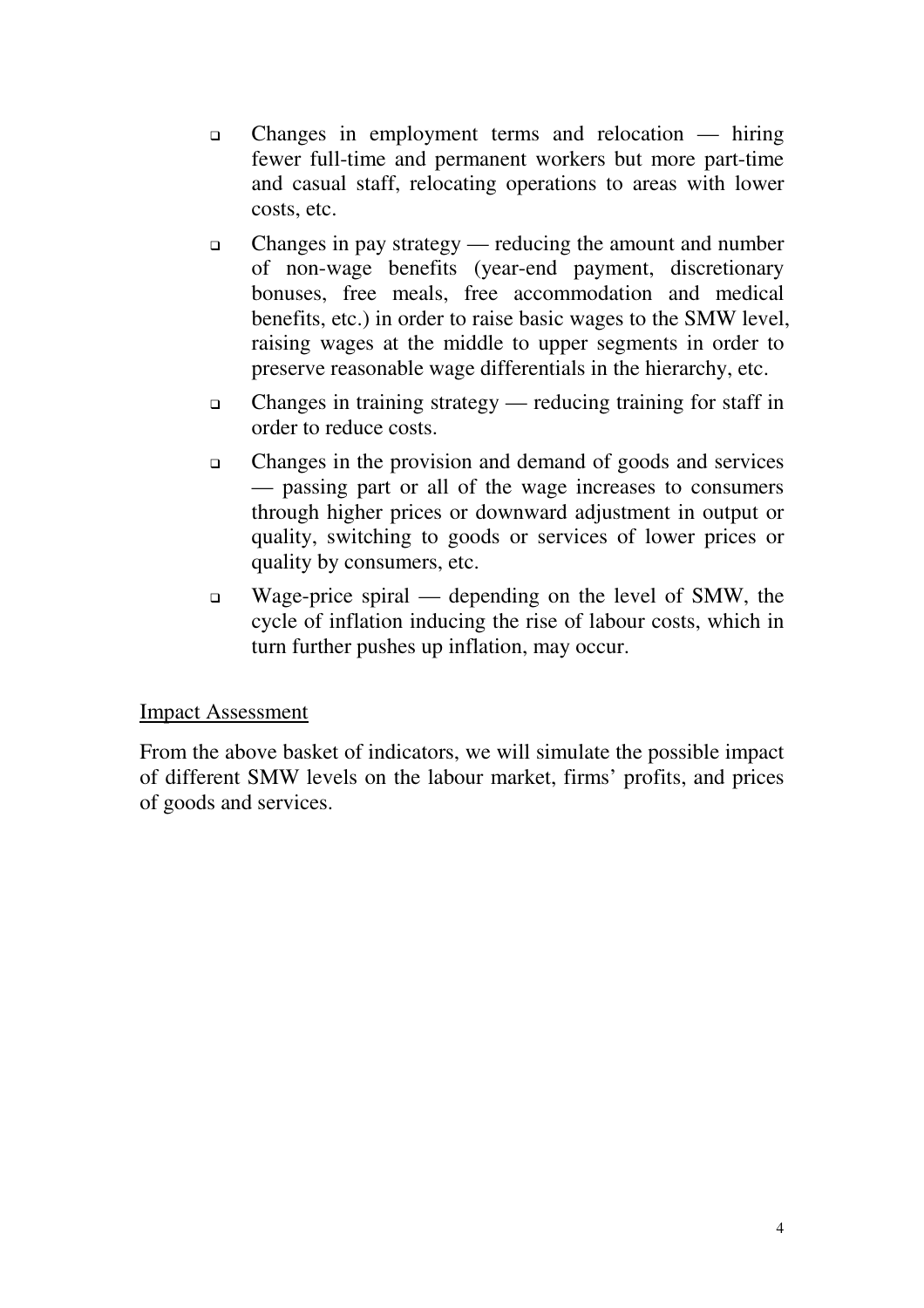# Links to reference information related to the data of the Basket of Indicators

- (1) General Economic Conditions
	- Including the nominal and real Gross Domestic Product (GDP) growth rates  $\Box$ http://www.censtatd.gov.hk/hong\_kong\_statistics/statistics\_by\_subject/index.jsp?su bjectID=3&charsetID=2&displayMode=T
	- Short-term (2010) and medium-term (2011 to 2014) GDP and inflation forecasts.  $\Box$ http://www.budget.gov.hk/2010/eng/pdf/supple appen/appendix a.pdf (please refer to page 6 for relevant information)

(2) Labour Market Conditions

- Labour demand and supply including employment and vacancies, labour force,  $\Box$ labour force participation rate, unemployment and underemployment. http://www.censtatd.gov.hk/hong kong statistics/statistics by subject/index.jsp?su bjectID=2&charsetID=2&displayMode=T
- Wage level and distribution covering major sectors, particularly the low paying  $\Box$ sectors, and making analyses on socio-economic characteristics of the employees.

http://www.censtatd.gov.hk/products and services/products/publications/index.jsp

Wage differentials — ratios between the lower and higher levels of the hourly wage  $\Box$ distribution.

http://www.censtatd.gov.hk/products and services/products/publications/index.jsp

Employment characteristics — including employment status (employees and self- $\Box$ employed), employment nature (full-time and part-time employment) and contractual status (permanent, fixed-term contract and casual basis). http://www.censtatd.gov.hk/products and services/products/publications/statistical report/labour/index cd B1050001 dt latest.jsp

http://www.censtatd.gov.hk/products and services/products/publications/index.jsp

- (3) Competitiveness
	- $\Box$ Productivity growth — real labour productivity growth in Hong Kong relative to selected economies, and labour productivity growth in Hong Kong's major sectors. http://www.statistics.gov.hk/publication/feature\_article/B70911FB2009XXXXB01  $00.pdf$
	- Labour costs nominal unit labour costs of Hong Kong and selected economies.  $\Box$
	- Operating characteristics of enterprises including the numbers of enterprises and  $\Box$ employees in various sectors, the ratios of remuneration of employees to total operating costs and business receipts respectively and earnings before tax and